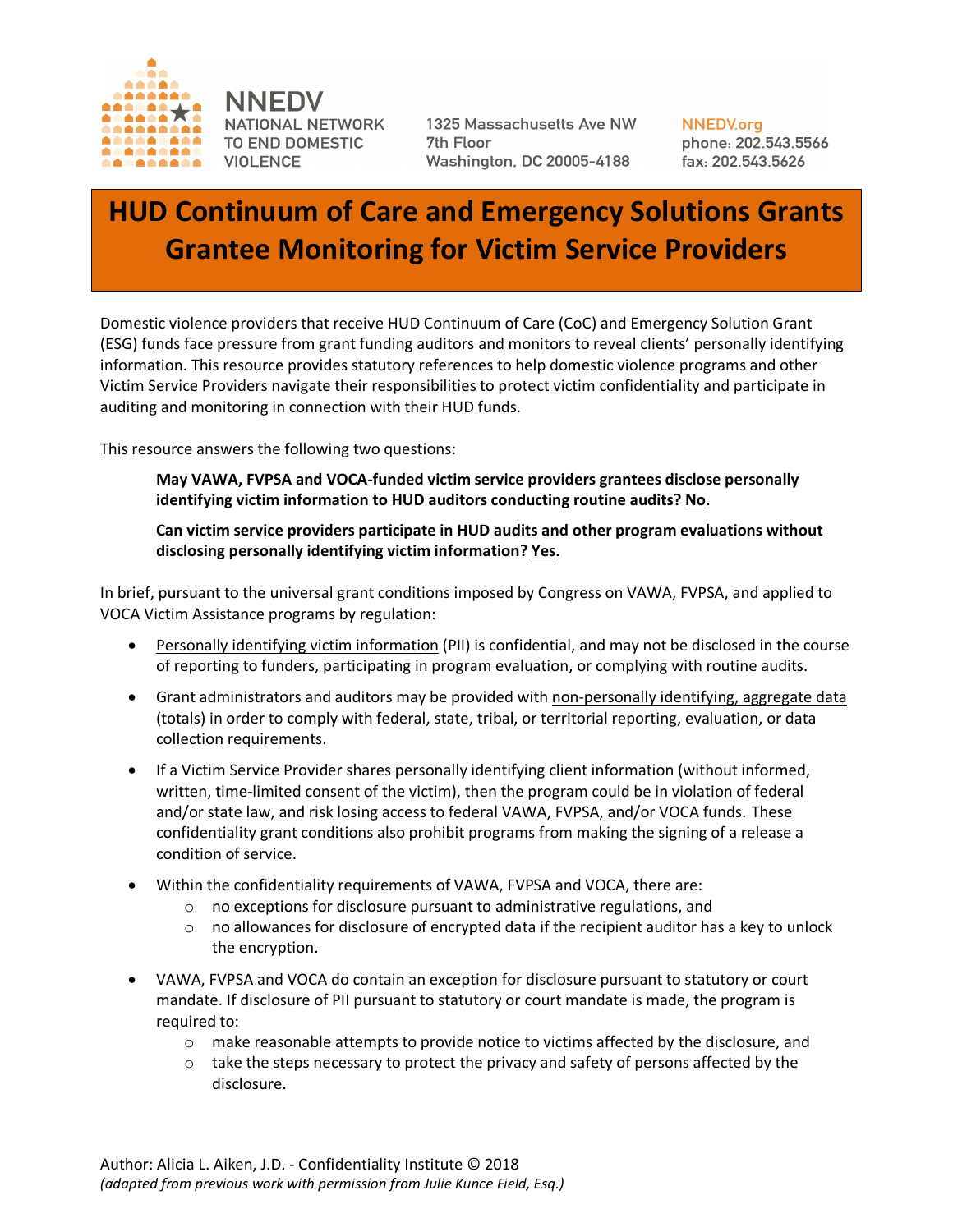- The regulations granting federal access to the records of non-profit organizations do not allow access to names or other personally identifying information about crime victims in routine audits.
- Victim Service Providers can and should cooperate with HUD audits by assigning managerial staff to:
	- o assist auditors in reviewing agency records,
	- o complete **redaction** of personally identifying information from records, and
	- $\circ$  answer specific questions about services provided without disclosing confidential information.

## **Relevant Statutes Prohibiting Disclosure of Victim Identifying Information**

## Violence Against Women Act (VAWA)

**Since 2005, VAWA has explicitly protected personally identifying victim information (PII) from disclosure, even to federal grant administrators and auditors.**

VAWA 2005 was passed by Congress in December 2005 and became effective on January 6, 2006. The VAWA confidentiality provisions were continued in the 2013 Reauthorization of VAWA. VAWA 2013 includes a universal grant condition that requires VAWA grantees to maintain the confidentiality of personally identifying victim information.

VAWA has two provisions that are relevant to understanding the congressionally mandated confidentiality protections for Victim Service Providers receiving both VAWA and HUD funding:

#### 1. VAWA 2005 Section 605,<sup>1</sup> Amendment to the McKinney-Vento Homeless Assistance Act **Prohibiting Disclosure of PII in the Homeless Management Information System (HMIS).**

VAWA 2005 Section 605 addresses the confidentiality of a victim's personally identifying information for purposes of a data collection project – the Homeless Management Information System (HMIS). In this provision, Congress amended the McKinney-Vento Homeless Assistance Act to prohibit victim service providers from entering PII into an HMIS system. The prohibition on entering PII into an HMIS (42 USC §11363) and the definition of a "victim service provider" and of "personally identifying information or personal information" are drawn directly from VAWA 2005 (42 USC §11360(16), (32)). The provision protects victims' information from being disclosed or entered into HMIS which (alone or in conjunction with other information) specifically identifies a particular victim or their location.

## **2. VAWA 2013 Section 3 Universal Grant Conditions: Nondisclosure of Confidential or Private Information2**

VAWA 2013 Section 3, applies to all recipients and subrecipients. It prohibits disclosure of personally identifying information or individual information collected in connection with services requested, utilized, or denied through recipients' and subrecipients' programs.

"Personally identifying information" is specifically defined in VAWA (34 USC §12291(a)(20) as:

*(a)(20) PERSONALLY IDENTIFYING INFORMATION OR PERSONAL INFORMATION.—The term 'personally identifying information' or 'personal information' means individually identifying*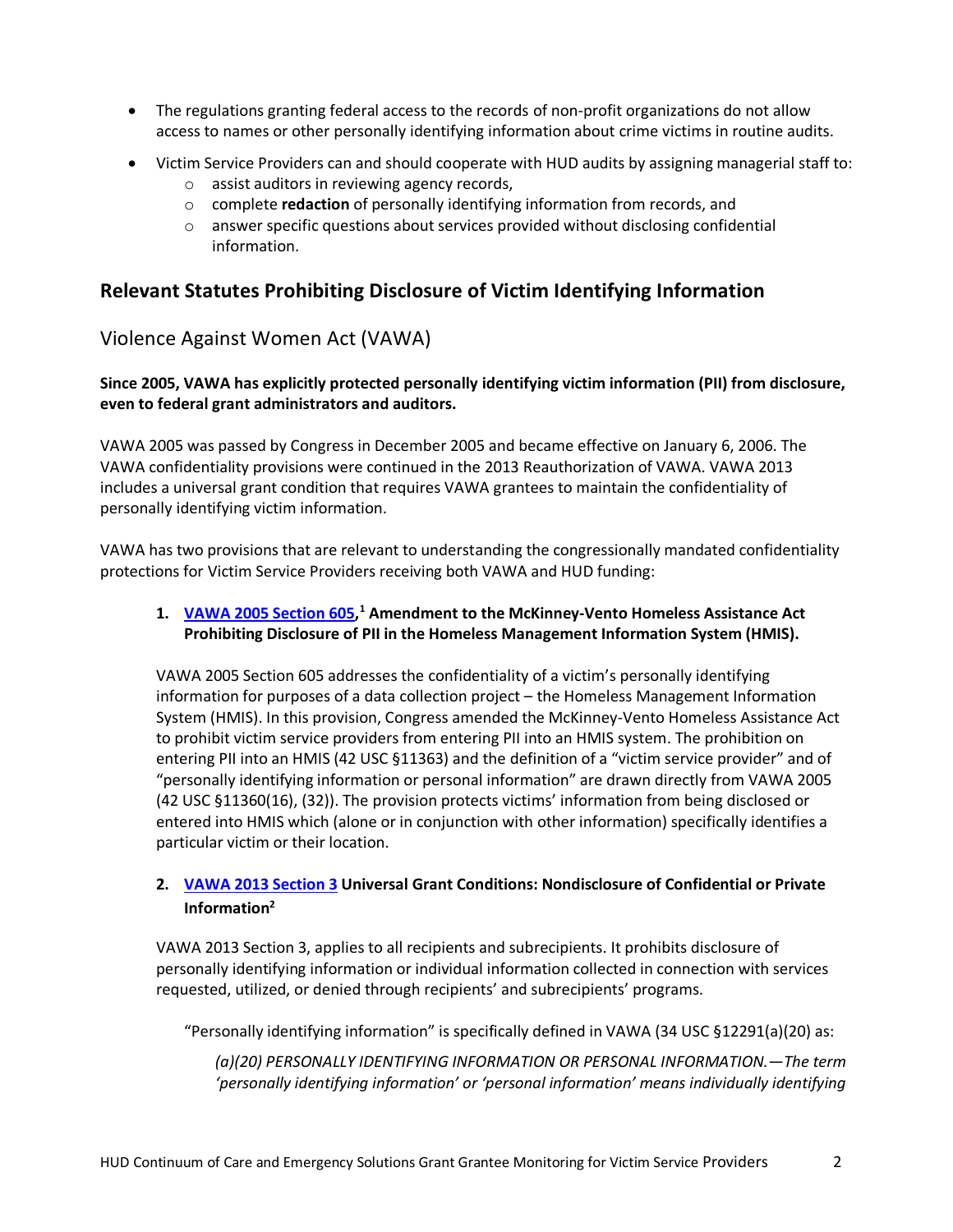*information for, or about, an individual including information likely to disclose the location of a victim of domestic violence, dating violence, sexual assault, or stalking, including—*

*(A) a first and last name;*

*(B) a home or other physical address;*

*(C) contact information (including a postal, e-mail or Internet protocol address, or telephone or facsimile number);*

*(D) a social security number, driver license number, passport number, or student identification number; and*

*(E) any other information, including date of birth, racial or ethnic background, or religious affiliation, that would serve to identify any individual.*

This memo does not address what information, e.g., geographic or demographic information, might be or might become personally identifying. What is personally identifying is contextual – the smaller the community is geographically or the more demographically unique the person, the more easily information that would not otherwise be personally identifying alone could become so. Programs must exercise judgment about an individual's record to protect the victim's personal identifying information.

VAWA 2013 explicitly prohibits sharing personally identifying information for federal, state or tribal grant reporting, evaluation or data collection purposes, and prohibits requiring victims to consent to share information as a condition of receiving services.

Victim Service Providers can share aggregate information that does not identify individuals. Section 3 of VAWA 2013 specifically allows the sharing of "nonpersonally identifying data in the aggregate regarding services to their clients and nonpersonally identifying demographic information in order to comply with federal, state, tribal, or territorial reporting, evaluation, or data collection requirements."

Programs can and should report on their services to the community and be accountable for how they spend federal funds; *however,* they are not allowed to share an individual trauma survivor's identifying information as part of their reporting and accountability activities.

## Family Violence Prevention and Services Act (FVPSA)

## **In 2010, the Family Violence Prevention and Services Act (FVPSA) adopted the VAWA Standard for Non-Disclosure of Victim PII. 3**

As of December 20, 2010, the Family Violence Prevention and Services Act (FVPSA) was amended to include a confidentiality requirement that closely mirrors the language in VAWA as a universal condition of funding. While FVPSA has always recognized the importance of confidentiality, it is now completely clear that the contours of the personally identifying information protections under FVPSA are the same as the protections under VAWA.

In addition to meeting the specific criteria set forth in FVPSA, grantees must also agree to comply with requirements that the U.S. Secretary of Health and Human Services deems necessary to carry out the purposes and provisions of the FVPSA. One such requirement, reflected in previous program announcements, specifies: "when providing statistical data on program activities and program services, individual identifiers of client records will not be used." Under FVPSA, programs may not release personally identifying information, and may only share nonpersonally identifying, aggregate information when complying with federal, state and tribal grant reporting and evaluation requirements.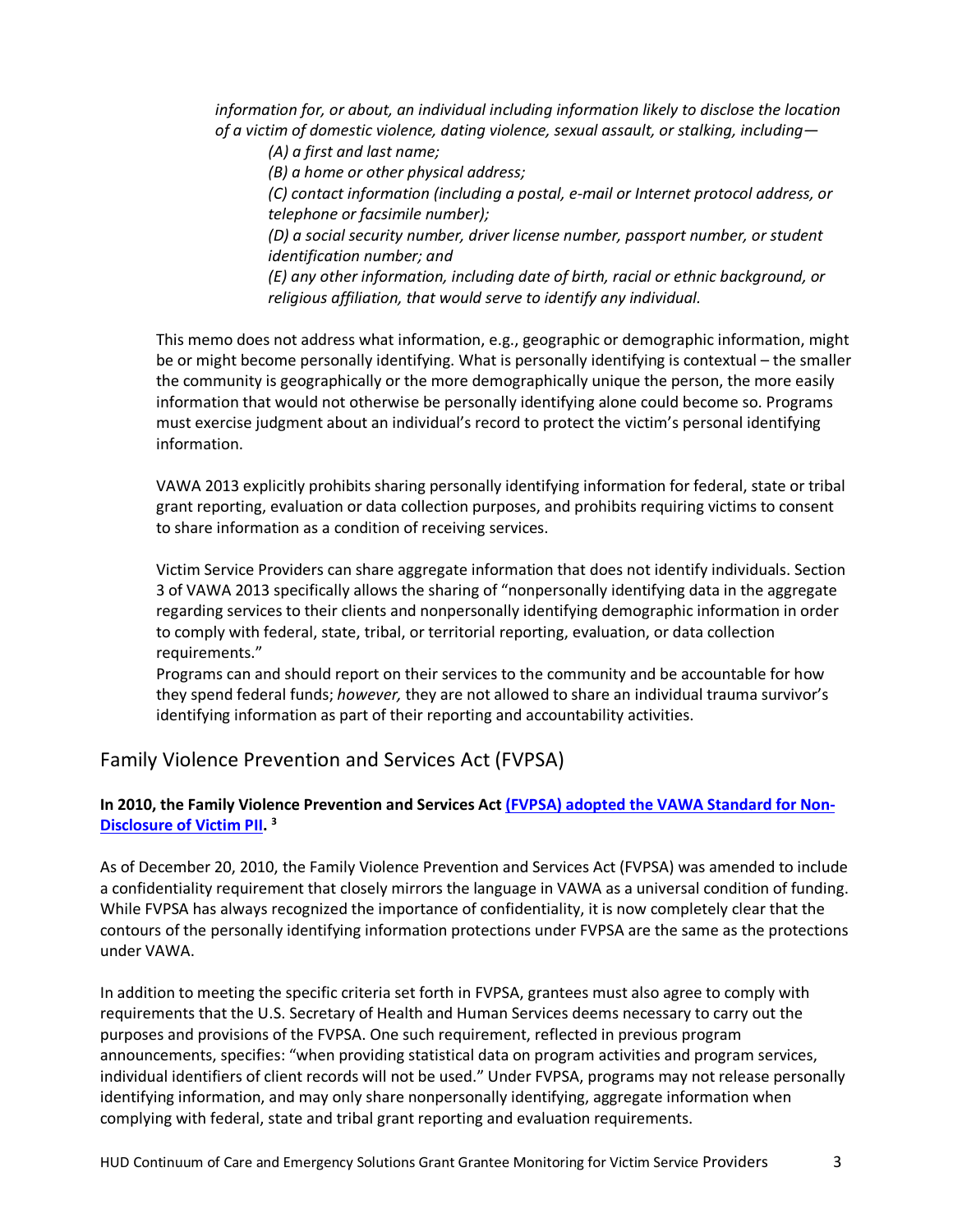# Victims of Crime Act (VOCA)

#### **In 2016, the Office for Victims of Crime (OVC) adopted the VAWA Standard for Non-Disclosure of Victim PII by victim assistance grantees. 4**

As of July 2016, Victim Assistance Program grantees under the Victim Compensation and Assistance Program (part of the Victims of Crime Act of 1984) (42 USC §10601 *et. seq.)* are prohibited from disclosing personally identifying and individual information collected in connection with services. The Office for Victims of Crime explicitly adopted the VAWA standard for non-disclosure of information. As with the VAWA statutory prohibitions it specifically prohibits sharing PII to comply with reporting, evaluation or data-collection requirements of "any program".

## **Personally Identifying Information & Auditors**

There is no federal statutory mandate requiring VAWA **FV**PSA, and VOCA grantees to disclose personally **identifying information about people receiving services for the purposes of audits of grantee financial records and their use of federal funds.**

While there are regulations indicating that HUD program recipients and subrecipients should share all records with federal auditors and regulators, those regulations do not rise to the level of a *statutory* mandate as is required by VAWA, FVPSA and VOCA before recipients and subrecipients of HUD program funds are allowed to lawfully disclose PII. Significantly, even the regulations which are often relied on to justify access to PII prohibit routine access by auditors to the "true names" of crime victims.

Much of the confusion as to whether auditors can access the PII of victims of crime (including victims of domestic violence, sexual assault, stalking, dating violence and family violence) stems from the language in Emergency Solutions Grant (ESG) regulations. 24 CFR 576.500 requires ESG recipients and subrecipients to have a policy to protect the confidentiality of all records of any families receiving ESG assistance, *but also* articulates an exception for federal government access to records pursuant to the regulation at 2 CFR 200.336. 24 CFR 576.500(x),(z). Some have incorrectly assumed that this ESG regulation creates a requirement that VAWA, FVPSA and VOCA funded recipients of ESG funds disregard their specialized confidentiality requirements and grant HUD auditors and administrators routine access to the personally identifying and individual information of domestic violence, sexual assault, stalking, dating violence, family violence, and other violent crime victims. As discussed above, VAWA, FVPSA and VOCA funded grantees may only disclose PII collected in connection with services provided in response to a *statutory* or *court* mandate. The regulations for administration of the ESG program are neither statutory nor court mandated, and thus don  $\frac{1}{2}$  carve out an exception for disclosure of VAWA, FVPSA,  $\forall$ OCA protected information.

Even if the ESG regulations could create an exception for routine access to crime victim information, the current regulation does not actually do so. ESG recipients and subrecipients are required to provide a federal right of access to

records in accordance with 2 CFR 200.336. Section(b) specifies that "[o]nly under extraordinary and rare circumstances would access include the review of true names of victims of crime." To make the intent exceedingly clear, Section 200.336(b) also specifies that routine monitoring does not rise to the level of an extraordinary or rare circumstance, and that where access to crime victim names is actually necessary, it must be accompanied by protective measures, and (absent a court order or subpoena) be approved by the head of the federal awarding agency or delegate. The VAWA, FVPSA, and VOCA requirement of

extraordinary protections for victim identifying information is completely consistent with the Section

E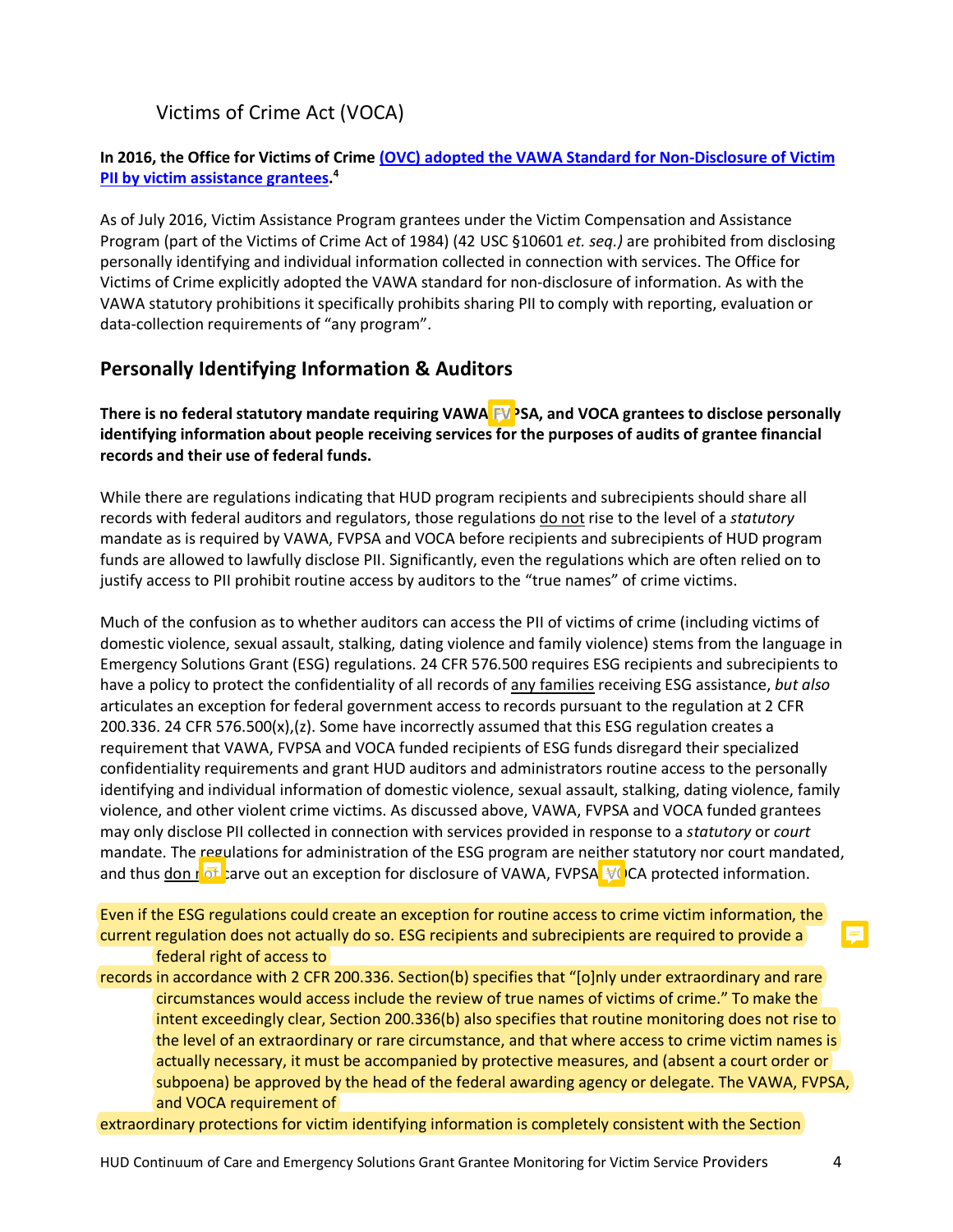200.336(b) requirement of heightened protection for crime victim identifying information.

## **How to Achieve Appropriate Oversight**

## **Appropriate oversight of programs can be achieved through disclosure of aggregate, non-personally identifying information about clients.**

VAWA, FVPSA, and VOCA regulations explicitly allow programs to disclose "nonpersonally identifying information, in the aggregate, regarding services to their clients and demographic nonpersonally identifying information in order to comply with federal, state, or tribal reporting, evaluation, or data collection requirements." There are many ways in which a program can accurately report on its activities and participate in routine audits without violating confidentiality and non-disclosure requirements.

The following are specific procedures which address the requirements of confidentiality and the need to report on activities to third parties:

- The program can create a client identifier code or number that can be used on a file and maintained internally to the agency, in such a way that the number itself does not inadvertently identify the client, (i.e. no use of initials, date of birth, or other pieces of information that might suggest who the client is.<sup>3</sup> The "key" to the client identifier code would itself be confidential and would not leave the agency. In the circumstance of HUD programs, the Unique Personal Identification Number which is generated within the comparable database could be used with auditors to identify records of services to distinct individuals.
- The oversight organizations can limit the information required to be disclosed by the agency to nonpersonally identifying aggregate data that describes demographics and services provided, such as age (rather than date of birth) or number of days in shelter.
- Auditors or evaluators might be given access to representative files without any sharing of individual client identifying information by following procedures such as:
	- $\checkmark$  Records may be randomly selected by, or with the oversight of, the auditor/evaluator as long as the process does not compromise confidential victim information. For example, an auditor could ask a service provider to review every fourth file on the numeric list of Unique PIN's, and supervise the program's manager while doing so (but not in such a way that the auditor/evaluator could see any client identifying information), and then ask the manager a series of questions about the file which are designed to determine compliance or provision of services and do not seek any client identifying information.
	- $\checkmark$  If requested by the auditor/evaluator, the program may provide the auditor/evaluator with a summary sheet of services provided and other relevant information that completely redacts any identifying information. Ideally, redaction should be done by use of electronic pdf redaction programs which remove all metadata and eliminate the risk of insufficient blacking out that can occur with manually using a black marker and a photocopy.
	- $\checkmark$  The agency could provide the auditor/evaluator with a file or a portion of a file which has had all client identifying information effectively blacked out (as confirmed by a manager's review of the document). Ideally, redaction should be done by use of electronic pdf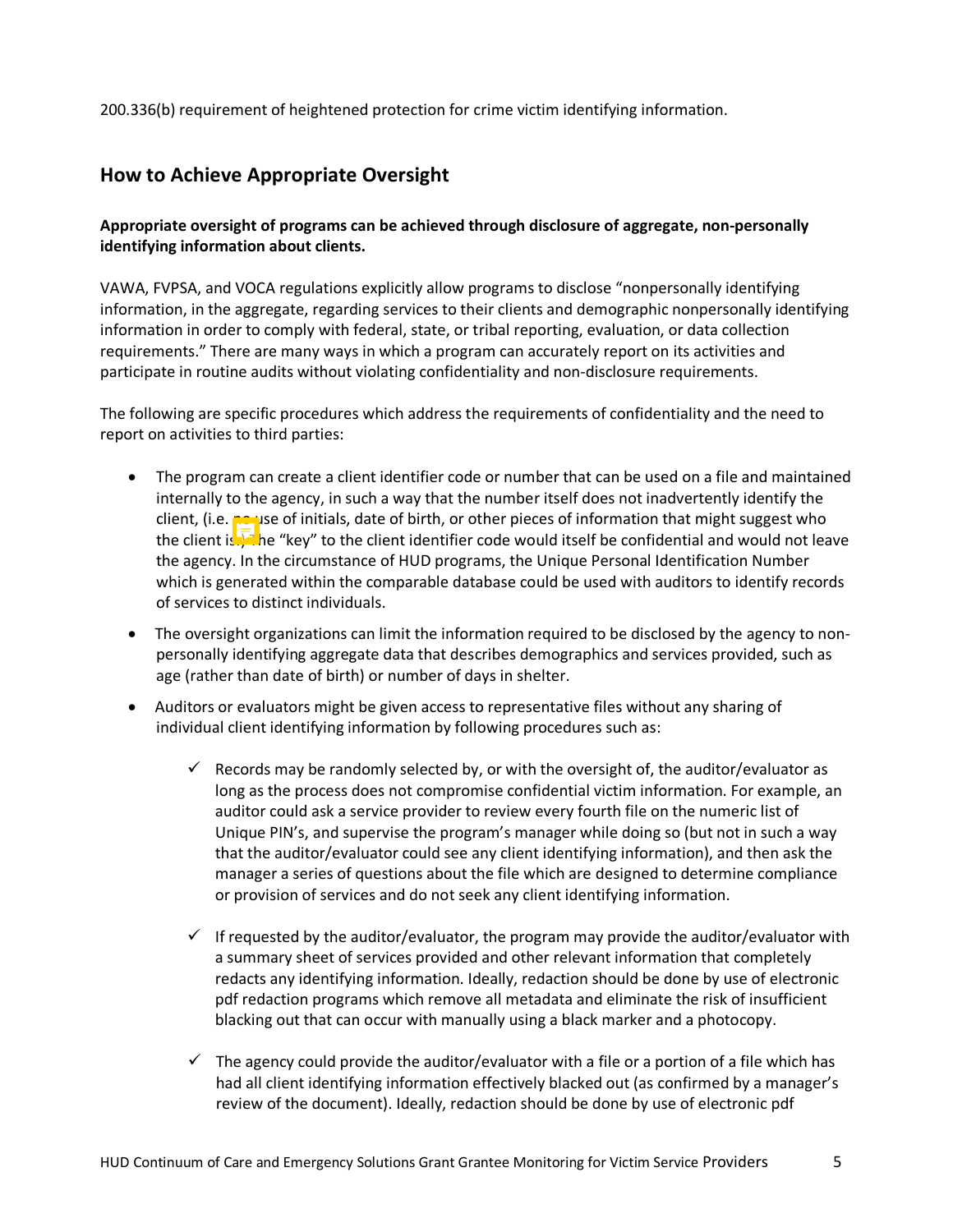redaction programs which remove all metadata and eliminate the risk of insufficient blacking out that can occur with manually using a black marker and a photocopy.

- $\checkmark$  The auditor/evaluator may request access to a checklist or other form that demonstrates that the agency did verify and determine that the client was eligible for program services and that the program performed the services for the client, if the checklist does not include any identifying information.
- $\checkmark$  Where there is a suspicion of actual fraud (separate from routine oversight activities), federal oversight authorities can seek a court mandate for disclosure of identifying information as they are able to show it is necessary to determine whether federal funds were misappropriated.

The core goal of any program audit is to assure proper expenditure of the program's funds without impeding the program's delivery of services. The disclosure of personally identifying information is not necessary to meet the goals of an audit, and such disclosure will actually impede the willingness of victims to seek services or to share accurate information while receiving services. Just as importantly, the routine disclosure of victim PII, even for federal grant programs, could jeopardize the continuation of vital federal funding to meet the specific needs of domestic violence, sexual assault, stalking, dating violence, family violence and other violent crime victims. Government and private funders currently conduct successful and appropriate audits of a range of funded entities with strong confidentiality rules (e.g.  $\pm$  al services programs) without resorting to the disclosure of personally identifying information. Victim Service Providers are similarly bound by strong confidentiality rules, and oversight must be conducted without demanding the disclosure of personally identifying information.

# **Conclusion**

The Violence Against Women Act and the Family Violence Prevention and Services Act are designed to protect the safety of adult, youth and child victims of domestic violence, dating violence, sexual assault or stalking and their families; one critical means for doing so is to protect the confidentiality of victim information, in part by restricting the entry of such information into a third-party database that tracks and links personally identifying victim information. If Victim Service Providers participate in such a database, they could be in violation of federal and state laws, and be at risk of losing their federal grant funds.

For further information or technical assistance, please reach out to Monica McLaughlin at mmclaughlin@nnedv.org or Alicia Aiken at aaiken@confidentialityinstitute.org.

The National Network to End Domestic Violence (NNEDV), a social change organization, is dedicated to creating a social, political and economic environment in which violence against women no longer exists.

www.nnedv.org

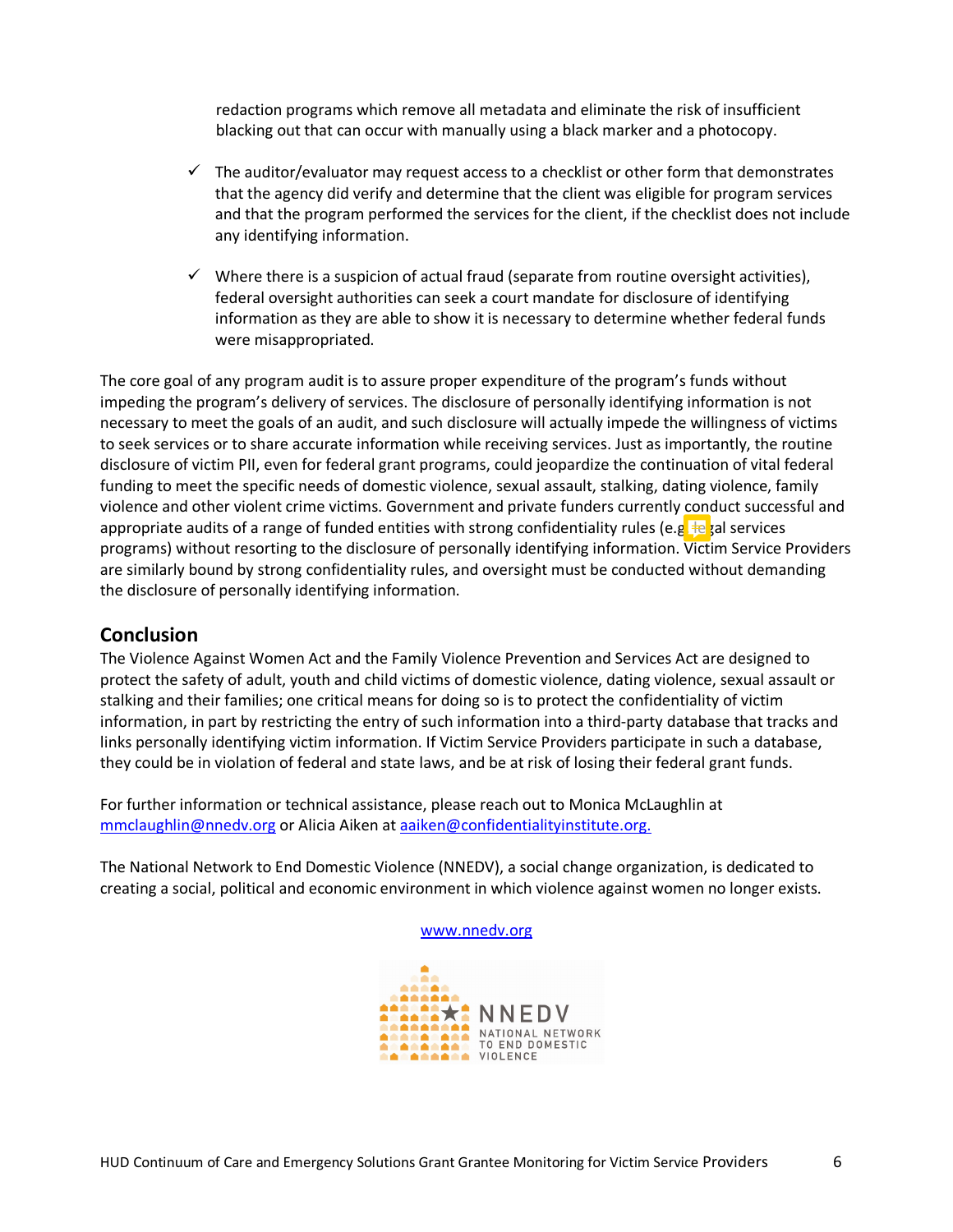This project was supported by Grant #2015-AX-K009 awarded by the Office on Violence Against Women, U.S. Department of Justice. The opinions, findings, conclusions, and recommendations expressed in this publication/program/exhibition are those of the author(s) and do not necessarily reflect the views of the Department of Justice, Office on Violence Against Women.

## **Domestic Violence and Housing Technical Assistance Consortium**

The Consortium, launched in 2015, provides training, technical assistance, and resource development at the critical intersection between domestic violence/sexual assault services and homeless services/housing. Funded by a partnership between the U.S. Department of Justice, the Department of Health and Human Services, and the Department of Housing and Urban Development. This multi-year Consortium supports a collaborative TA Team that includes the National Alliance for Safe Housing (a project of the District Alliance for Safe Housing), the National Network to End Domestic Violence, the National Resource Center on Domestic Violence, and Collaborative Solutions, Inc., to build and strengthen technical assistance to both housing/homelessness providers and domestic violence/sexual assault service providers. The Consortium aims to improve policies, identify promising practices, and strengthen collaborations necessary to enhance safe and supportive housing options for sexual and domestic violence survivors and their children.

**More Questions?** The Consortium TA Team is available to provide individualized TA and training to communities interested in expanding the array of safe housing options for domestic and sexual violence survivors. We can also provide support to domestic violence and sexual assault advocates, homelessness and housing providers, and other allied partners interested in building stronger community collaborations.



Visit **SafeHousingPartnerships.org** to access a comprehensive collection of online resources and to request technical assistance and support.

 $1$  VAWA Section 605: Amendment to the McKinney-Vento Homeless Assistance Act Prohibiting Disclosure of PII in HMIS

In the course of awarding grants or implementing programs under this subsection, the Secretary shall instruct any victim service provider that is a recipient or subgrantee not to disclose for purposes of a Homeless Management Information System personally identifying information about any client. The Secretary may, after public notice and comment, require or ask such recipients and subgrantees to disclose for purposes of a Homeless Management Information System non-personally identifying information that has been de-identified, encrypted, or otherwise encoded. Nothing in this section shall be construed to supersede any provision of any Federal, State, or local law that provides greater protection than this paragraph for victims of domestic violence, dating violence, sexual assault, or stalking.

42 USC §11360 – Definitions.

 $\overline{a}$ 

(16) PERSONALLY IDENTIFYING INFORMATION OR PERSONAL INFORMATION.—The term 'personally identifying information' or 'personal information' means individually identifying information for or about an individual including information likely to disclose the location of a victim of domestic violence, dating violence, sexual assault, or stalking, including—

(I) a first and last name;

(II) a home or other physical address;

<sup>42</sup> USC §11363 – Protection of personally identifying information by victim service providers.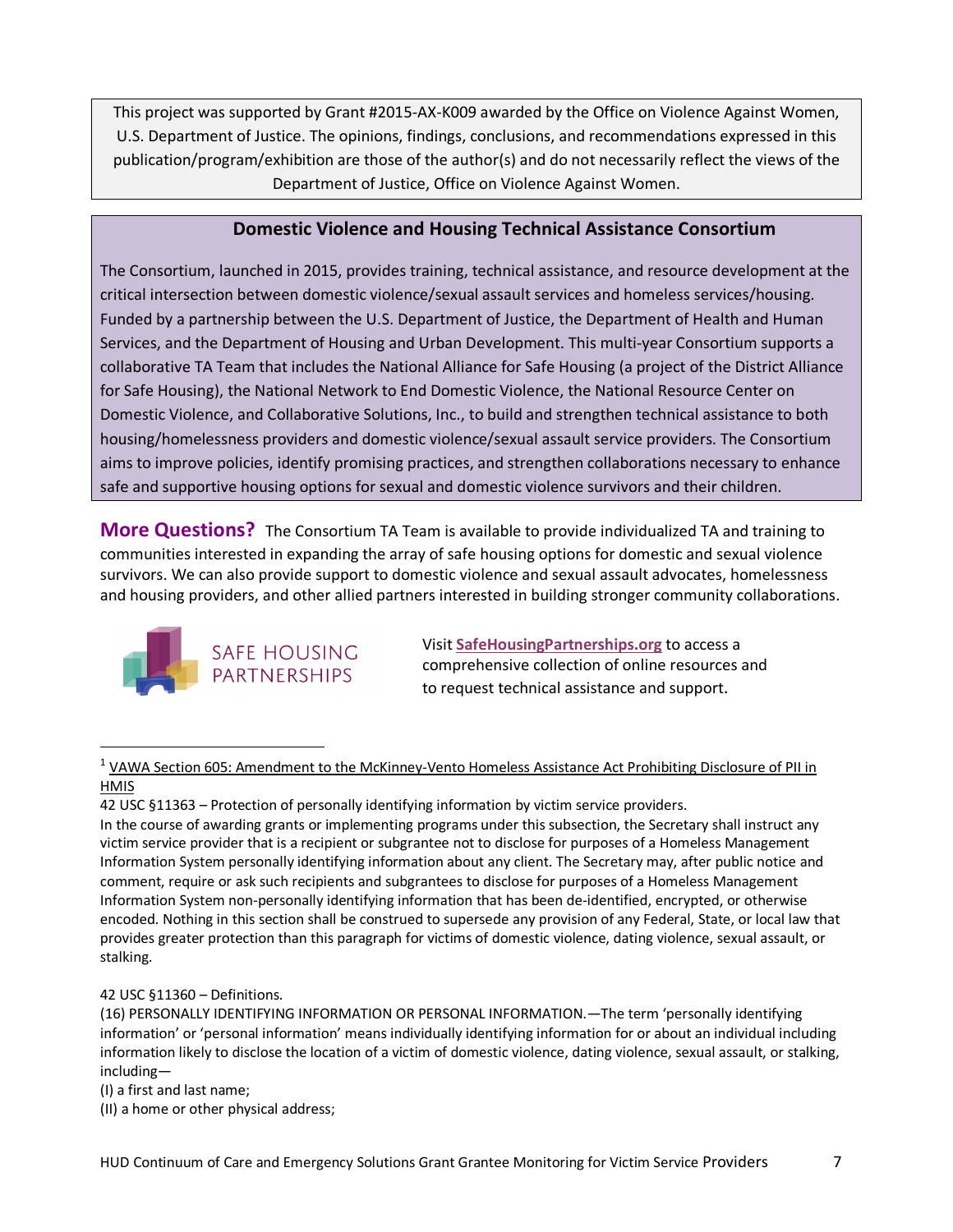(III) contact information (including a postal, e-mail or Internet protocol address, or telephone or facsimile number); (IV) a social security number; and

(V) any other information, including date of birth, racial or ethnic background, or religious affiliation, that, in combination with any other non-personally identifying information would serve to identify any individual.

(32) VICTIM SERVICE PROVIDER.— The term 'victim service provider' means a private, nonprofit, nongovernmental organization whose primary mission is to provide services to victims of domestic violence, dating violence, sexual assault, or stalking. Such term includes rape crisis centers, battered women's shelters, domestic violence transitional housing programs, and other programs.

#### $2$  Section 3 of VAWA 2013 (34 USC §12291) provides, in relevant part:

(A) IN GENERAL. In order to ensure the safety of adult, youth, and child victims of domestic violence, dating violence, sexual assault, or stalking, and their families, grantees and subgrantees under this title shall protect the confidentiality and privacy of persons receiving services.

(B) NONDISCLOSURE.—Subject to subparagraphs (C) and (D), grantees and subgrantees shall not —

(i) disclose any personally identifying information or individual information collected in connection with services requested, utilized, or denied through grantees' and subgrantees' programs, regardless of whether the information has been encoded, encrypted, hashed or otherwise protected; or

(ii) disclose, reveal or release individual client information without the informed, written, reasonably timelimited consent of the person (or in the case of an unemancipated minor, the minor and the parent or guardian or in the case of persons with disabilities, the guardian) about whom information is sought, whether for this program or any other Federal, State, tribal, or territorial grant program, except that consent for release may not be given by the abuser of the minor, person with disabilities, or the abuser of the other parent of the minor.

(C) RELEASE.—If release of information described in subparagraph (B) is compelled by statutory or court mandate— (i) grantees and subgrantees shall make reasonable attempts to provide notice to victims affected by the disclosure of information; &

(ii) grantees and subgrantees shall take steps necessary to protect the privacy and safety of the persons affected by the release of the information.

(D) INFORMATION SHARING.—Grantees and subgrantees may share—

(i) nonpersonally identifying data in the aggregate regarding services to their clients and nonpersonally identifying demographic information in order to comply with Federal, State, tribal, or territorial reporting, evaluation, or data collection requirements;

(ii) court-generated information and law-enforcement generated information contained in secure, governmental registries for protection order enforcement purposes; and

(iii) law enforcement- and prosecution-generated information necessary for law enforcement and prosecution purposes.

(ii) In no circumstances may –

(I) an adult, youth, or child victim of domestic violence, dating violence, sexual assault, or stalking be required to provide a consent to release his or her personally identifying information as a condition of eligibility for the services provided by the grantee or subgrantee;

(II) any personally identifying information be shared in order to comply with Federal, tribal, or State reporting, evaluation, or data collection requirements, whether for this program or any other Federal, tribal, or State grant program.

 $3$  Family Violence Prevention and Services Act, Confidentiality section 42 USC 10406(c)(5)

42 USC 10406(c)(5) provides:

(c) Grant conditions…

 $\overline{a}$ 

(5) Nondisclosure of confidential or private information.

(A) In general. In order to ensure the safety of adult, youth, and child victims of family violence, domestic violence, or dating violence, and their families, grantees and subgrantees under this title [42 USCS §§ 10401 et seq.] shall protect the confidentiality and privacy of such victims and their families.

(B) Nondisclosure. Subject to subparagraphs (C), (D), and (E), grantees and subgrantees shall not--

HUD Continuum of Care and Emergency Solutions Grant Grantee Monitoring for Victim Service Providers 8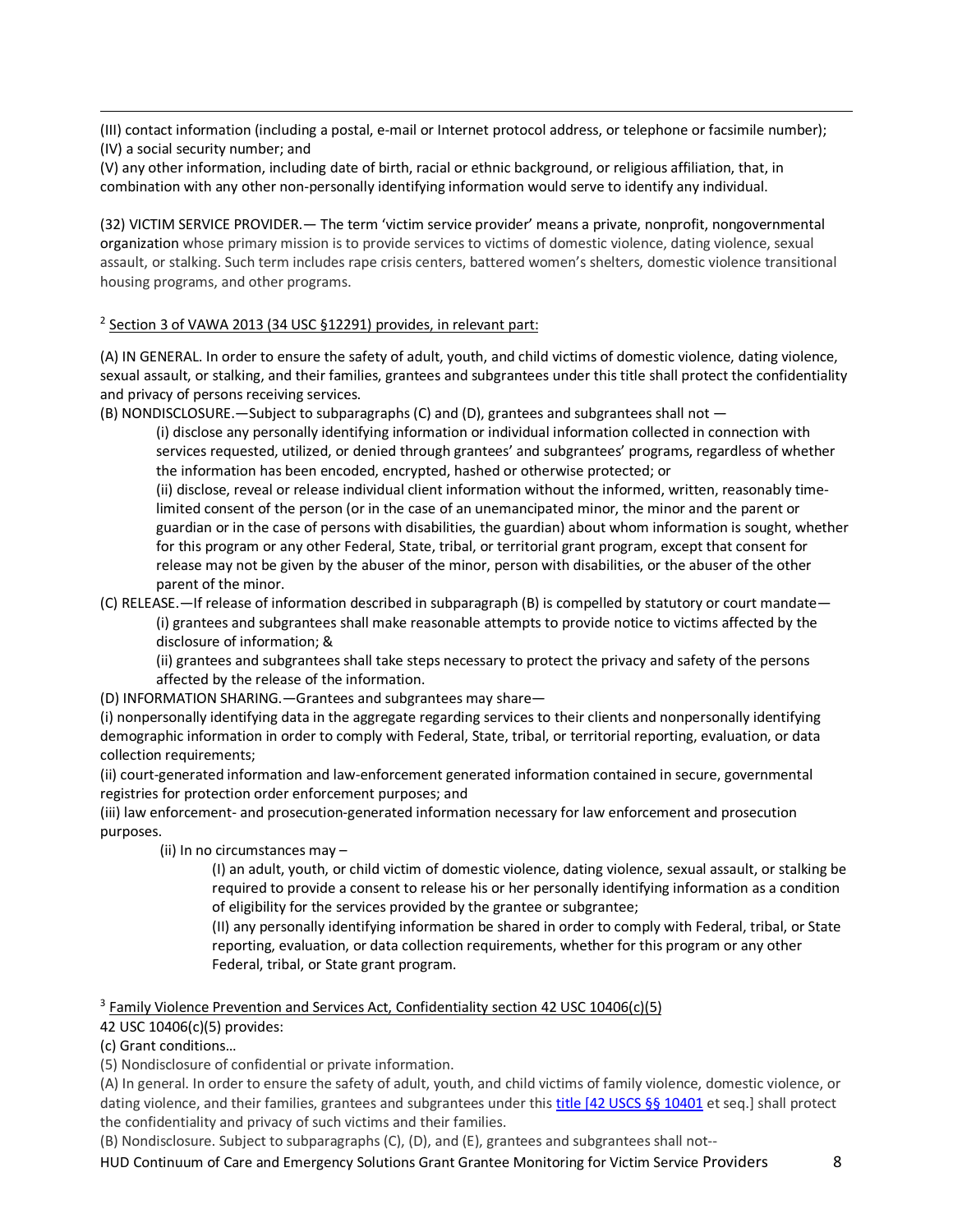(i) disclose any personally identifying information collected in connection with services

requested (including services utilized or denied), through grantees' and subgrantees' programs; or

 (ii) reveal personally identifying information without informed, written, reasonably time-limited consent by the person about whom information is sought, whether for this program or any other Federal or State grant program, which consent--

(I) shall be given by--

 $\overline{a}$ 

(aa) the person, except as provided in item (bb) or (cc);

(bb) in the case of an unemancipated minor, the minor and the minor's parent or guardian; or

(cc) in the case of an individual with a guardian, the individual's guardian; and

 (II) may not be given by the abuser or suspected abuser of the minor or individual with a guardian, or the abuser or suspected abuser of the other parent of the minor.

 (C) Release. If release of information described in subparagraph (B) is compelled by statutory or court mandate--

 (i) grantees and subgrantees shall make reasonable attempts to provide notice to victims affected by the release of the information; and

 (ii) grantees and subgrantees shall take steps necessary to protect the privacy and safety of the persons affected by the release of the information.

(D) Information sharing. Grantees and subgrantees may share--

 (i) nonpersonally identifying information, in the aggregate, regarding services to their clients and demographic nonpersonally identifying information in order to comply with Federal, State, or tribal reporting, evaluation, or data collection requirements;

 (ii) court-generated information and law enforcement-generated information contained in secure, governmental registries for protective order enforcement purposes; and

 (iii) law enforcement- and prosecution-generated information necessary for law enforcement and prosecution purposes.

#### <sup>4</sup> Victims of Crime Act (VOCA) (42 USC §10601 *et. seq*) regulations at 28 CFR 94.11

Non-Disclosure of Confidential or Private Information

(a) Confidentiality. SAAs and sub-recipients of VOCA funds shall, to the extent permitted by law, reasonably protect the privacy and confidentiality of persons receiving services of persons receiving services under this program and shall not disclose, reveal, or release, except pursuant to paragraphs (b) and (c) of this section

(1) Any personally identifying information or individual information collected in connection with VOCAfunded services requested, utilized, or denied, regardless of whether such information has been encoded, encrypted, hashed, or otherwise protected; or

(2) Individual client information, without the informed, written, reasonably time-limited consent of the person about whom information is sought, except that consent for release may not be given by the abuser of a minor, incapacitated person, or the abuser of the other parent of the minor. If a minor or a person with a legally appointed guardian is permitted by law to receive services without a parent's (or the guardian's) consent, the minor or person with a guardian may consent to release of information without additional consent from the parent or guardian.

- (b) Release. If release of information described in paragraph (a)(2) of this section is compelled by statutory or court mandate, SAAs or sub-recipients of VOCA funds shall make reasonable attempts to provide notice to victims affected by the disclosure of the information, and take reasonable steps necessary to protect the privacy and safety of the persons affected by the release of the information.
- (c) Information sharing. SAAs and sub-recipients may share— (1) Non-personally identifying data in the aggregate regarding services to their clients and non-personally identifying demographic information in order to comply with reporting, evaluation, or data collection requirements;

(2) Court-generated information and law-enforcement-generated information contained in secure governmental registries for protection order enforcement purposes; and

(3) Law enforcement- and prosecution-generated information necessary for law enforcement and prosecution purposes.

(d) Personally identifying information. In no circumstances may—

HUD Continuum of Care and Emergency Solutions Grant Grantee Monitoring for Victim Service Providers 9